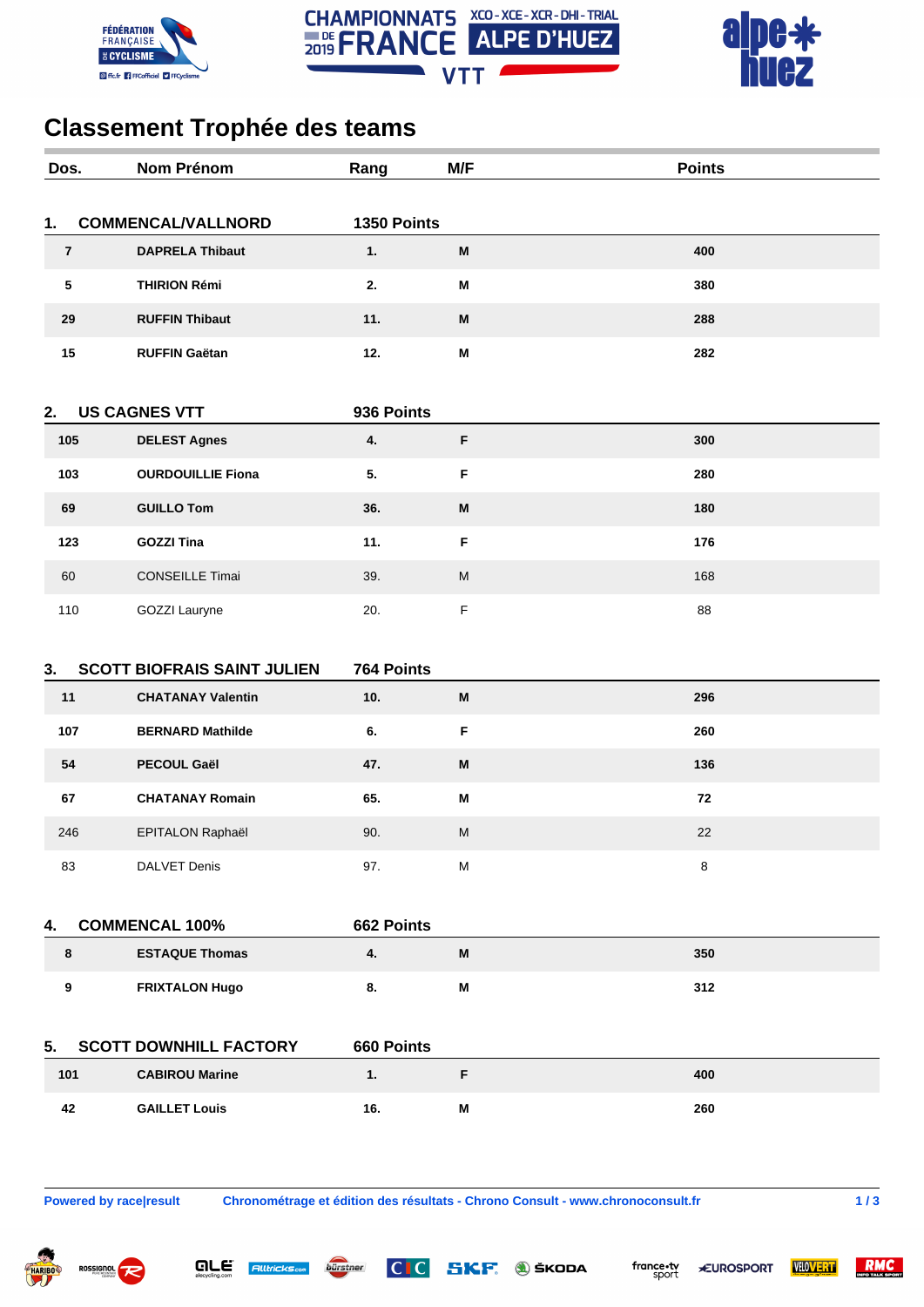





## **Classement Trophée des teams**

| Dos.                                       |                  | <b>Nom Prénom</b>           | Rang       | M/F | <b>Points</b>           |  |  |
|--------------------------------------------|------------------|-----------------------------|------------|-----|-------------------------|--|--|
| <b>DORVAL AM</b><br>612 Points<br>6.       |                  |                             |            |     |                         |  |  |
|                                            | 4                | <b>PIERRON Baptiste</b>     | 3.         | M   | 360                     |  |  |
|                                            | 33               | <b>RILAT Emile</b>          | 18.        | M   | 252                     |  |  |
| 7.                                         |                  | <b>VOULVOUL RACING</b>      | 516 Points |     |                         |  |  |
|                                            | 26               | <b>MARRY Kevin</b>          | 13.        | M   | 276                     |  |  |
|                                            | 31               | <b>CABIROU Marc</b>         | 22.        | M   | 236                     |  |  |
|                                            | 202              | <b>CANET Nicolas</b>        | 99.        | M   | $\overline{\mathbf{4}}$ |  |  |
| 8.                                         | <b>X1 RACING</b> |                             | 506 Points |     |                         |  |  |
|                                            | 6                | <b>LEVESQUE Dylan</b>       | 6.         | M   | 330                     |  |  |
|                                            | 55               | <b>JOUET PASTRE Martin</b>  | 37.        | M   | 176                     |  |  |
|                                            |                  |                             |            |     |                         |  |  |
| 9.                                         |                  | <b>LES GETS BIKEPARK</b>    | 412 Points |     |                         |  |  |
|                                            | 43               | <b>HIS Pacôme</b>           | 29.        | M   | 208                     |  |  |
|                                            | 32               | <b>COUGOUREUX Benoit</b>    | 30.        | M   | 204                     |  |  |
| <b>10. ADDICTION DOWNHILL</b>              |                  |                             | 386 Points |     |                         |  |  |
|                                            | 21               | PFEIFFER Bryan              | 14.        | M   | 270                     |  |  |
|                                            | 208              | <b>ANGLADE Maël</b>         | 52.        | M   | 116                     |  |  |
|                                            |                  |                             |            |     |                         |  |  |
|                                            |                  | 11. BESSE SUPER-BESSE       | 224 Points |     |                         |  |  |
|                                            | 78               | <b>PETIT Tristan</b>        | 45.        | M   | 144                     |  |  |
|                                            | 222              | <b>MOSNIER Alexandre</b>    | 61.        | M   | 80                      |  |  |
|                                            |                  |                             |            |     |                         |  |  |
| 12. ANNECY CYCLISME COMPETITION 192 Points |                  |                             |            |     |                         |  |  |
|                                            | 104              | <b>LESOIN Flora</b>         | 10.        | F   | 192                     |  |  |
| 13. CYCLEWORKS                             |                  | 140 Points                  |            |     |                         |  |  |
|                                            | 27               | <b>GICQUEAU BUQUEN Ewen</b> | 46.        | M   | 140                     |  |  |
|                                            |                  |                             |            |     |                         |  |  |
|                                            |                  |                             |            |     |                         |  |  |
|                                            |                  |                             |            |     |                         |  |  |

are

**Alltricks.com** 

bürstner

**Powered by race|result Chronométrage et édition des résultats - Chrono Consult - www.chronoconsult.fr 2 / 3**

 $|C|C|$